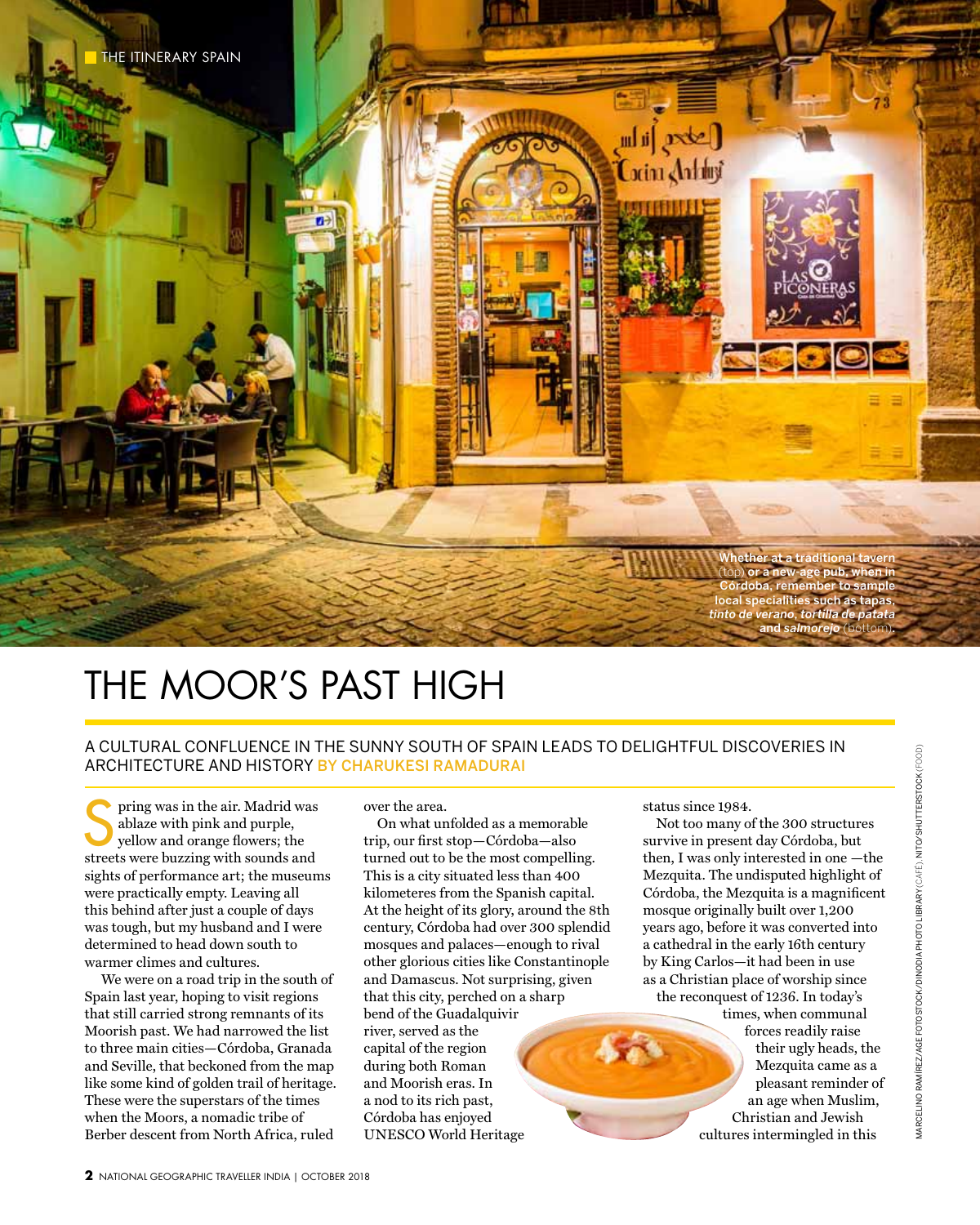

## At the height of glory, Cordoba had over 300 splendid mosques and palaces, rivalling cities like Constantinople

city, giving it an air of sophistication.

The mosque-cathedral, or Mezquita-Catedral de Córdoba, sits bang in the heart of the old city. Its tall tower was visible from a distance, as we threaded our way through narrow lanes lined with souvenir shops on both sides. By a happy coincidence, this monument is located in the town's *judería*, or Jewish quarter. Despite the steady swell of tourists, the interiors of this monument wore a solemn silence, the building itself reflecting the weight of its history, urging us to respect it. Even triggerhappy photographers put away their selfie sticks, just as chattering groups shushed down on their own.

It is impossible to be unmoved by the grandeur of the scene: arches and pillars in Moorish architectural style, with a spacious cathedral right in the middle of what used to be a mosque, and frescos of cherubic winged angels on the ceiling. At the same time, there is a simplicity and fluidity about the space that invites open expression of faith and joy, as much as serious introspection.

Back in the Andalusian sunshine, it took us some time to shake off the



The Mezquita (top left)—a magnificent mosque converted into a cathedral in the early 16th century—is replete with artwork including ornate stained glass windows (top right); Narrow cobblestone lanes flanked by interesting buildings highlight Córdoba's architecture (bottom).

feeling of awe that had enveloped us inside. Although the town is primarily known for its classical buildings and piazzas, it has an unmistakable youthful vibe. Like other small Western European towns, there are cobblestone lanes, al fresco cafés and a riverside promenade. Add to this the call of fiery flamenco every evening, and the allure of Moorish-age baths. It was easy to see, why Córdoba became an immediate favourite with both of us.

Fighting a strong urge to just walk around the city, I made time for a soak in the hot and cool pools at the restored Hammam Al Andalus. With its colourful mosaics, massive pillars and lilting Arabic music wafting out from hidden speakers, the bath seemed more like an extension of my cultural quest, rather than time off from playing tourist. Hammams in the Andalusian region were originally built around the 13th century, only to be closed